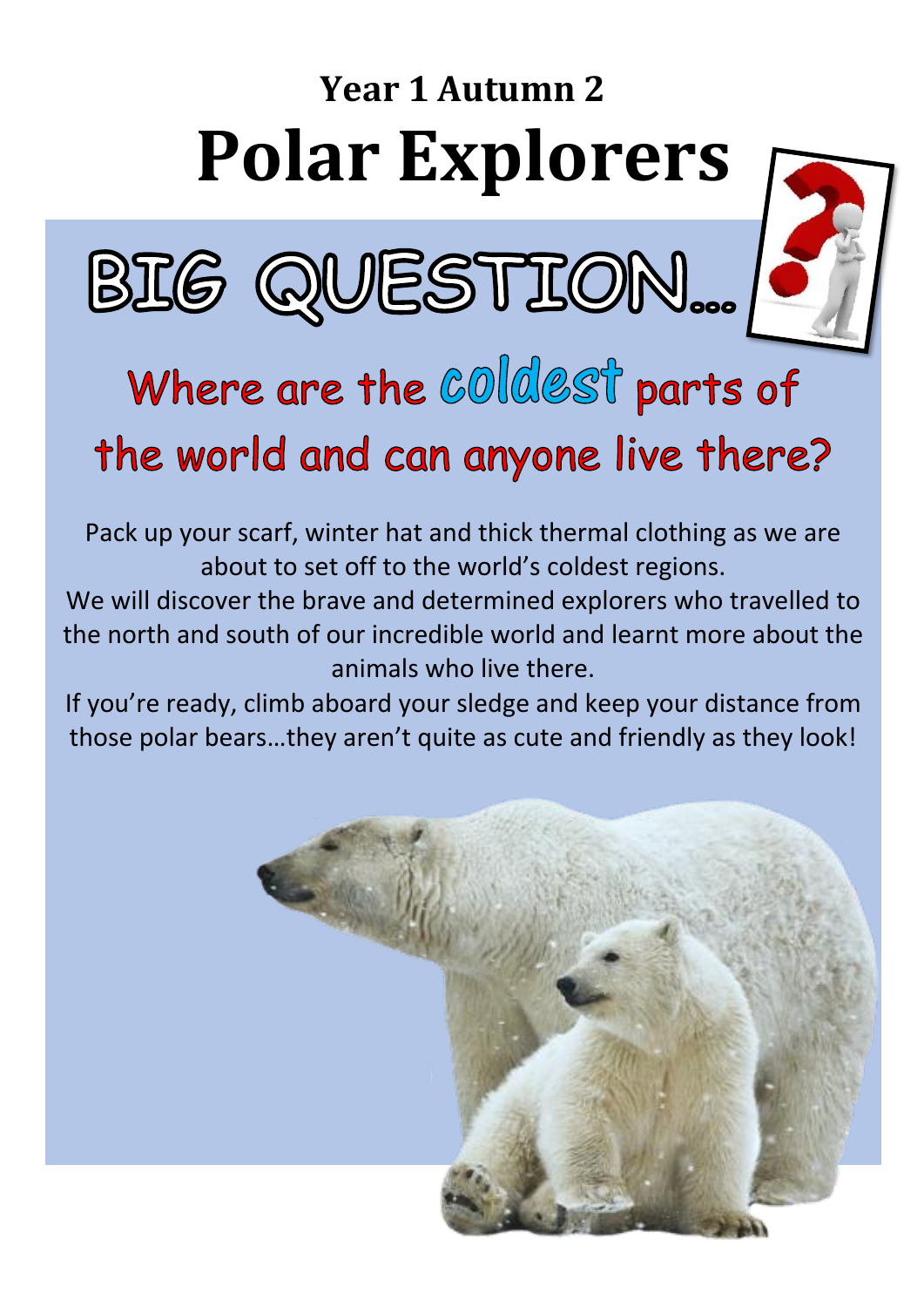## **In this topic, you will…**

| <b>Reading</b><br>٠                              | apply phonic knowledge and skills as the route to decode words                                                               |
|--------------------------------------------------|------------------------------------------------------------------------------------------------------------------------------|
| $\bullet$<br>$\bullet$<br>$\bullet$<br>$\bullet$ | read common exception words                                                                                                  |
|                                                  | read words containing -s and -es endings                                                                                     |
|                                                  | read other words of more than one syllable                                                                                   |
|                                                  | this term we will be starting guided reading; there will be an allocated time every day for the<br>children to read in class |
| $\bullet$                                        | read aloud accurately books that are consistent with your developing phonic knowledge                                        |
| $\bullet$<br>٠<br>٠                              | re-read these books to build up fluency and confidence in word reading                                                       |
|                                                  | practise reading alien (nonsense) words                                                                                      |
|                                                  | enjoy a range of stories by the author Oliver Jeffers                                                                        |
| $\bullet$                                        | read a range of stories about animals from the Polar Regions                                                                 |
| $\bullet$                                        | use non-fiction texts to find out information about the Polar Regions and the animals that live                              |
|                                                  | there                                                                                                                        |
| <b>Writing</b><br>$\bullet$                      | begin to name the letters of the alphabet                                                                                    |
| $\bullet$                                        | begin to write capital letters correctly                                                                                     |
|                                                  | write lists, facts and labels                                                                                                |
| $\bullet$                                        |                                                                                                                              |
| $\bullet$                                        | compose a sentence orally before writing it                                                                                  |
| $\bullet$                                        | write simple sentences that start with a capital letter and end with a full stop                                             |
| ٠                                                | use finger spaces in between words                                                                                           |
| $\bullet$                                        | write simple first person recounts based on personal experience using adverbs of time to aid<br>sequencing                   |
| $\bullet$                                        | begin to use conjunctions to join ideas (and, but, or)                                                                       |
| $\bullet$                                        | know what a noun is                                                                                                          |
| $\bullet$                                        | know what an adjective is                                                                                                    |
| ٠                                                | know what a verb is                                                                                                          |
| $\bullet$<br>٠                                   | begin to write expanded noun phrases (including adjectives, nouns and verbs)                                                 |
|                                                  | hold a pencil comfortably and correctly                                                                                      |
| ٠                                                | ensure letters are formed correctly and of a similar size                                                                    |
| ٠                                                | begin to join letters                                                                                                        |
| <b>Mathematics</b><br>$\bullet$                  | form the digits 0-9 correctly                                                                                                |
| $\bullet$                                        | find 1 more and 1 less from a given number                                                                                   |
| $\bullet$                                        | begin to read and write numbers from 1-20 in numerals and words                                                              |
| ٠                                                | count forwards and backwards and write numbers to 20                                                                         |
|                                                  | begin to understand the place value of a 2 digit number-tens and ones                                                        |
|                                                  |                                                                                                                              |
| ٠                                                | order numbers correctly                                                                                                      |
| $\bullet$                                        | read, write and interpret mathematical statements involving addition (+), subtraction (-) and<br>equals $(=)$ signs          |
| $\bullet$                                        | solve one-step problems that involve addition and subtraction, using concrete objects and                                    |
| ٠                                                | pictorial representations, and missing number problems such as $7 = -9$ .                                                    |
|                                                  | explore fact families, comparing groups of objects                                                                           |
| ٠                                                | find the difference between numbers using subtraction                                                                        |
| ٠                                                | recognise, name and sort 3D shapes                                                                                           |
|                                                  | make patterns using shapes                                                                                                   |
| <b>Science</b><br>٠                              | observe and describe weather associated with Autumn and how day length varies and gather                                     |
|                                                  | and record data by making tables and charts about the seasons/weather                                                        |
| ٠                                                | identify and name a variety of common animals including fish, amphibians, reptiles, birds and<br>mammals                     |
| $\bullet$                                        | identify and name a variety of common animals that are carnivores, herbivores and omnivores                                  |

• perform simple tests - investigate how polar animals survive in the cold (using lard, ice water and hand)

- use their observations and ideas to suggest answers to questions
- gather and record data to help answer investigative questions.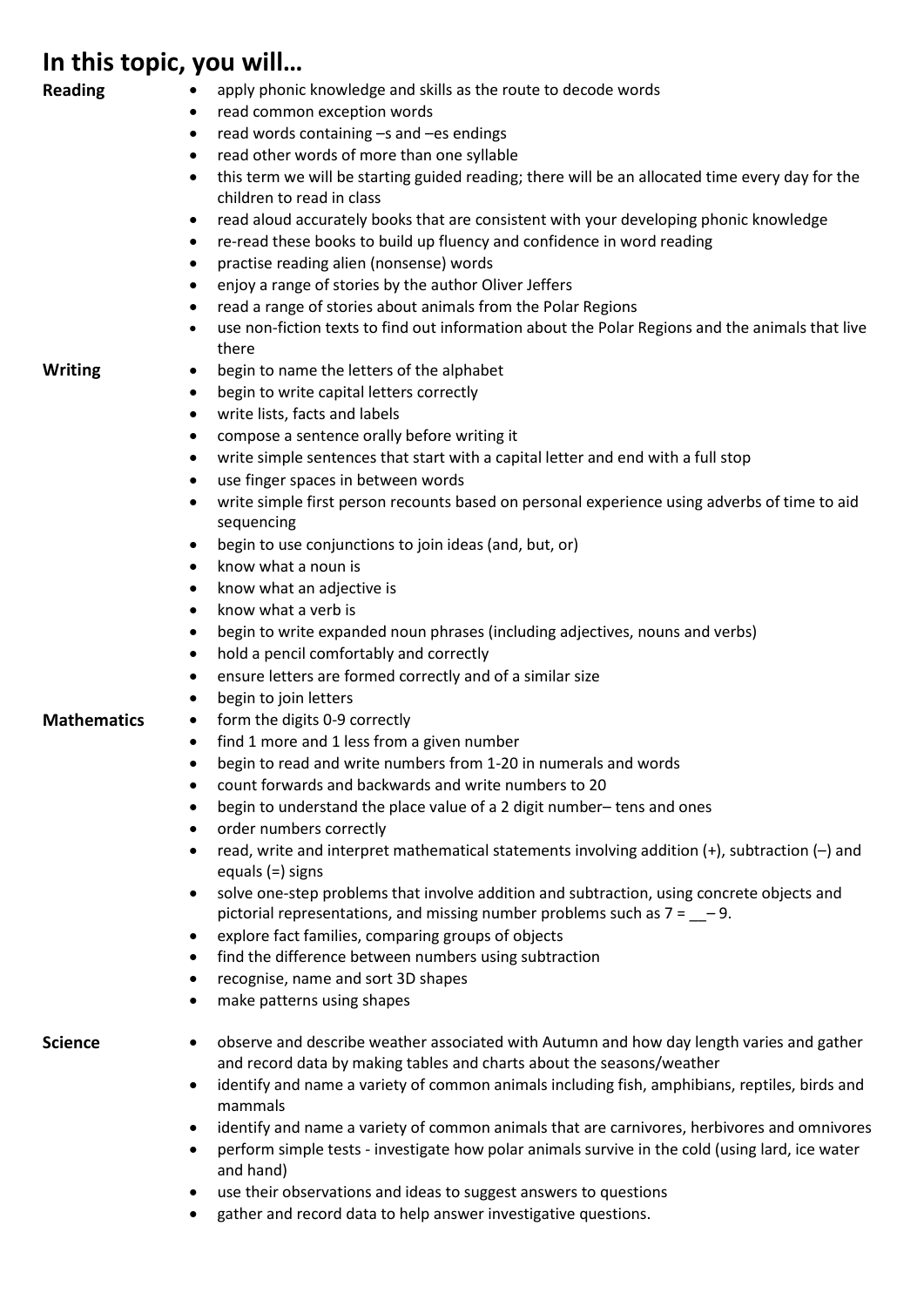## **In this topic, you will…**

| Art and                             | explore pattern and textures using a range of media and begin to evaluate what went well in<br>$\bullet$                                                                                                 |
|-------------------------------------|----------------------------------------------------------------------------------------------------------------------------------------------------------------------------------------------------------|
| Design                              | an activity<br>use paint and other medium to create secondary colours using warm and cold primary colours<br>٠                                                                                           |
|                                     | make observational sketches using gentle pencil strokes<br>$\bullet$                                                                                                                                     |
|                                     | look at the works of a range of artists to support learning about our topic, for example Jacob<br>$\bullet$<br>Jaskoviak Knight, Avercamp, Frances Hatch and Ted Harrison.                               |
|                                     | create artwork inspired by Frances Hatch<br>$\bullet$                                                                                                                                                    |
|                                     | to evaluate and analyse creative works, including their own creations<br>٠                                                                                                                               |
| <b>Computing</b>                    | explore a new device (Beebots)<br>$\bullet$                                                                                                                                                              |
|                                     | create a demonstration video, explaining how to use Beebots<br>٠                                                                                                                                         |
|                                     | plan and follow a set of instructions precisely<br>$\bullet$                                                                                                                                             |
|                                     | accurately program a device<br>٠                                                                                                                                                                         |
|                                     | construct a series of instructions into a simple algorithm<br>٠                                                                                                                                          |
| Design and                          | use knowledge of existing products to help generate ideas (product research/intro)<br>$\bullet$<br>select from a range of tools and equipment, explaining your choices (to design and plan)<br>$\bullet$ |
| <b>Technology</b>                   | use a range of materials and components. (Make)<br>$\bullet$                                                                                                                                             |
|                                     | make simple judgements about your products and ideas.<br>$\bullet$                                                                                                                                       |
|                                     | suggest how your products could be improved (Evaluate)<br>٠                                                                                                                                              |
| <b>History</b>                      | know and understand significant aspects of the history of the wider world<br>٠                                                                                                                           |
|                                     | learn about the lives of significant individuals in the past who have contributed to national<br>$\bullet$                                                                                               |
|                                     | and international achievements, e.g. Captain Scott's journey to Antarctic, Matthew Henson's                                                                                                              |
| Geography                           | discovery of the North Pole<br>identify location of hot and cold areas of the world in relation to the equator and the North<br>$\bullet$                                                                |
|                                     | and South Poles and the United Kingdom.                                                                                                                                                                  |
|                                     | identify seasonal and daily weather patterns in the United Kingdom.<br>٠                                                                                                                                 |
|                                     | Use world maps, atlases and globes to identify the UK<br>$\bullet$                                                                                                                                       |
|                                     | Name, locate and identify characteristics of the four countries and capital cities of the UK and<br>$\bullet$                                                                                            |
|                                     | its surrounding seas                                                                                                                                                                                     |
|                                     | Understanding geographical similarities and differences of the UK and the Arctic<br>٠                                                                                                                    |
| <b>Music</b>                        | listen and appraise other styles of music across a range of historical periods and genres<br>$\bullet$<br>(reggae/rap)                                                                                   |
|                                     | create and compose music in your own way<br>٠                                                                                                                                                            |
|                                     | learn to play the glockenspiel<br>٠                                                                                                                                                                      |
|                                     | understand and explore how music is created                                                                                                                                                              |
| P.S.H.E                             | identify similarities and differences between people in my class.                                                                                                                                        |
|                                     | Identify the members of my family and understand that there are lots of different types of<br>$\bullet$<br>families                                                                                      |
|                                     | Understand what being a good friend means to me<br>٠                                                                                                                                                     |
|                                     | Discover ways to make new friends and recognise my qualities as a person and a friend<br>$\bullet$                                                                                                       |
|                                     | Discuss who can help me in my school community and who to ask for help<br>٠                                                                                                                              |
| <b>Physical</b><br><b>Education</b> | develop their ball skills, including rolling, kicking, jumping, throwing, catching, bouncing and<br>٠<br>dribbling (outdoor PE)                                                                          |
|                                     | master basic movements including running, jumping, throwing and catching, as well as<br>٠                                                                                                                |
|                                     | developing balance, agility and co-ordination, and begin to apply these in a range of activities<br>(indoor PE)                                                                                          |
| <b>Religious</b>                    | think about why light is important in everyday life                                                                                                                                                      |
| <b>Education</b>                    | learn how Jewish people show they are thankful for the natural world<br>٠                                                                                                                                |
|                                     | discover how Muslims show they are thankful for the natural world<br>٠                                                                                                                                   |
|                                     | learn know how and why light is used in the Jewish festival of Hanukah<br>٠                                                                                                                              |
|                                     | learn how and why light is used in the Christian celebration of Christmas<br>٠                                                                                                                           |